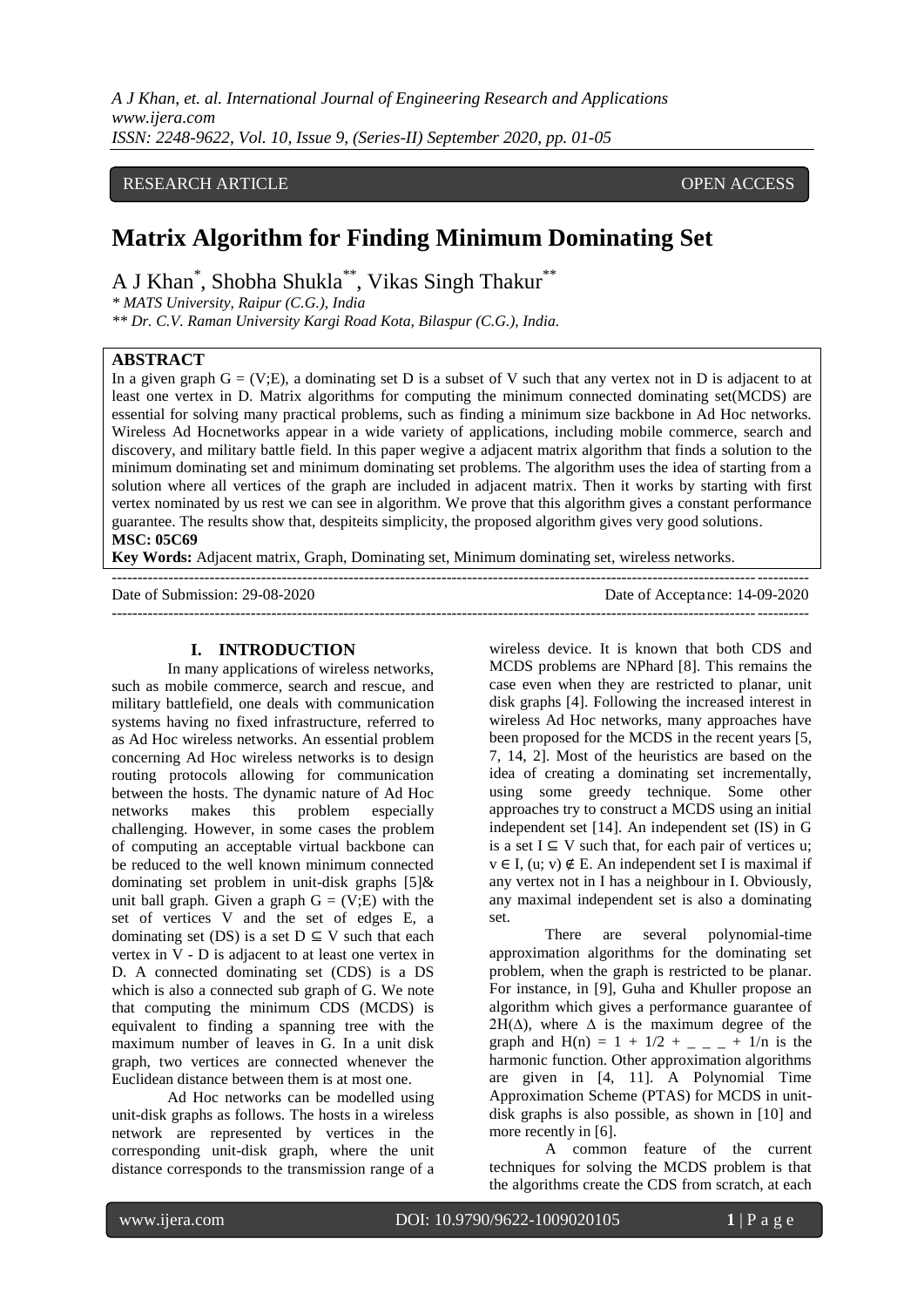iteration adding some vertices according to a greedy criterion. For the general dominating set problem, the only exception known to the authors is briefly explained in [13], where a solution is created by sequentially removing vertices. These algorithms share the disadvantage that a setup time must be defined in order to construct a complete MCDS. This becomes a problem when, for example, a reorganization of the network requires a new execution of the algorithm. Other weakness of the current techniques is that frequently complicated strategies must be applied, in order to achieve a good performance guarantee.

In this paper, we propose a new algorithm for computing approximate solutions to the minimum dominating set problem. The algorithm uses a new technique which starts with adjacent matrix,and then one by one removes vertices from this initial solution, until a minimal dominating set is found. Using this technique, the proposed algorithm is able to work with feasible solutions since the beginning, and therefore there is no required set up time for the algorithm. The approach has also the advantage of being simple to implement, with experimental results comparable to the best to existing algorithms.This paper uses standard graph and usual notations.

## **II. DOMINATION IN GRAPHS**

We now introduce the concept of dominating sets in graphs. A set  $S \subseteq V$  of vertices in a graph $G = (V,E)$  is a dominating set if every vertex  $v \in V$  is an element of S or adjacent to an elementof S. Alternatively, we can say that  $S \subseteq V$ is a dominating set of G if  $N[S] = V(G)$ . A dominatingset S is a minimal dominating set if no proper subset  $S' \subseteq S$  is a dominating set. The dominationnumber  $\nu(G)$  of a graph G is the minimum cardinality of a dominating set of G. We call such a seta γ-set of G.

**Theorem**2.1:**[1]** A dominating set S of a graph G is a minimal dominating set if and only if forany  $u \in$ S,

1. u is an isolate of S, or

2. There is  $v \in V - S$  for which N[v]  $\cap S = \{u\}.$ 

## **Proof.**

Let S be a  $\gamma$ -set of G. Then for every vertex  $u \in S$ ,  $S - \{u\}$  is not a dominating set of G. Thus, there is a vertex  $v \in (V - S) \cup \{u\}$  that is not dominated by any vertex in  $S - \{u\}$ . Now, either  $v = u$ , which implies u is an isolate of S; or  $v \in V$  –S, in which case v is not dominated by  $S - \{u\}$ , and is dominated by S. This shows that N[v]  $\cap$  S = {u}.

In order to prove the converse, we assume S is a dominating set and for all  $u \in S$ , either u is anisolate of S or there is  $v \in V - S$  for which N[v]  $\cap$  S = {u}. We assume to the contrary that S isnot a γ-set of G. Thus, there is a vertex  $u \in S$  such that S − {u} is a dominating set of G. Hence,u is adjacent to at least one vertex in  $S - \{u\}$ , so condition (1) does not hold. Also, if  $S - \{u\}$  is adominating set, then every vertex in V  $-S$  is adjacent to at least one vertex in  $S - \{u\}$ , so condition(2) does not hold for u. Therefore, neither (1) nor (2) holds, contradicting our assumption.

**Theorem2.2**: **[1]** Let G be a graph with no isolated vertices. If D is a  $\gamma$  -set of G, then V (G)–Dis also a dominating set.

## **Proof.**

.

Let D be a  $\gamma$  -set of the graph G and assume V (G) − D is not a dominating set of G.

This means that for some vertex  $v \in D$ , there is no edge from v to any vertex in V  $(G)$  – D. Butthen the set  $D - v$  would be a dominating set, contradicting the minimality of D. We conclude thatV  $(G)$  − D is a dominating set of G.

## **III. MATRIX ALGORITHM FOR FINDING MINIMUM CONNECTED DOMINATING SET**

Create vertex adjacency matrix.

Write all vertexes in a row like: 1, 2, 3, 4, 5, 6... Start with first vertex (numbering assigned by you). Keep first vertex in box .

 $\overline{\phantom{a}}$ Now start crossing  $(x)$  all other vertex having 1 in first row of adjacency matrix i.e. adjacent to the vertex which is in box.

Now write remaining vertex in a row which are neither in box nor crossed.

Start with first ever vertex in new row and repeat the steps  $4 & 5$ .

Make new row again and again till all the vertex are either in box or crossed. In case at last all remaining vertices cannot be crossed then put all in box.

Write all the box vertices in set this one is a dominating set.

Repeating the process 1-9 for all vertices first time with first vertex, then second, then third .......we will get dominating set.

Once we get all the dominating set now we will move to short minimum connected dominating set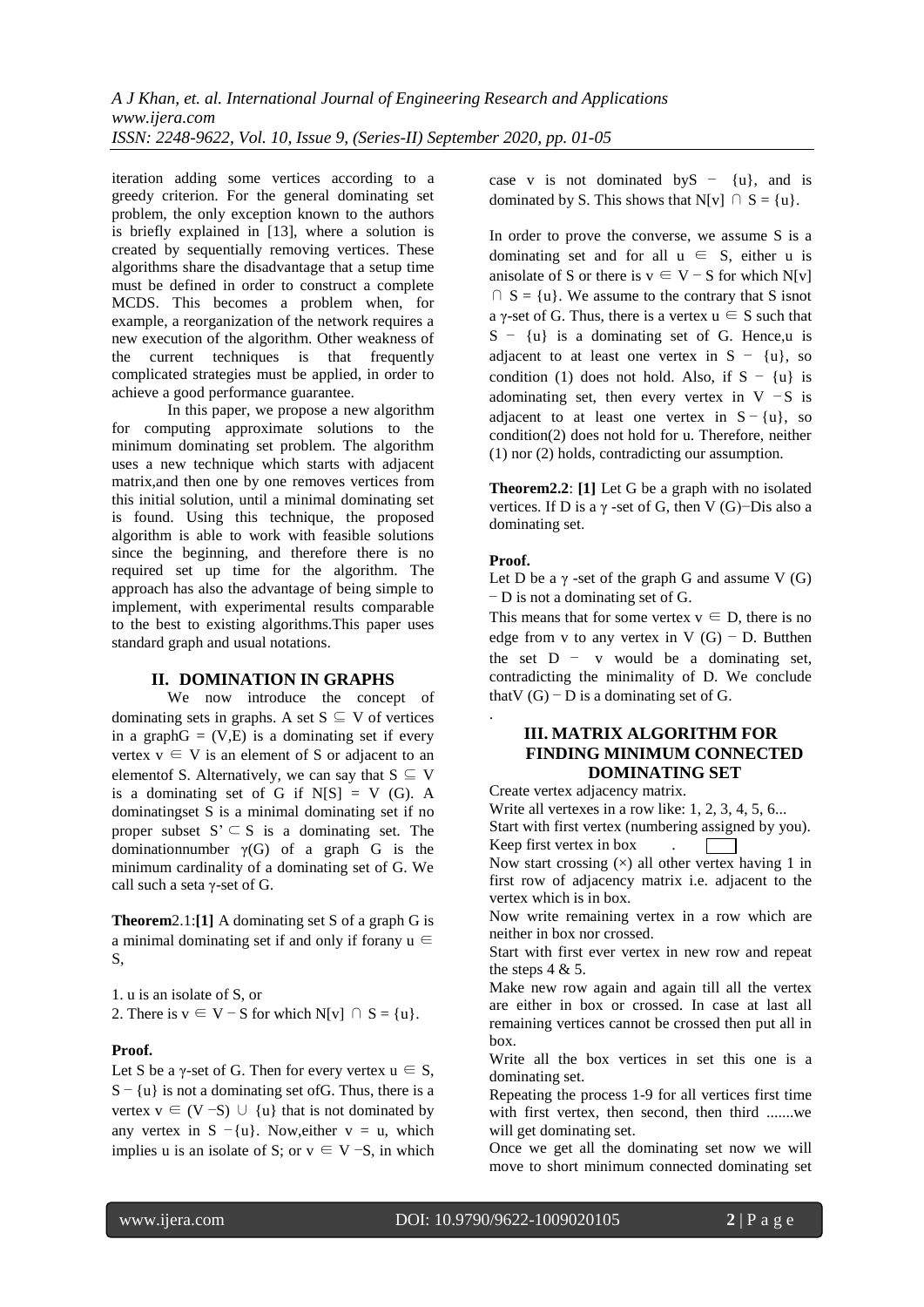*A J Khan, et. al. International Journal of Engineering Research and Applications www.ijera.com ISSN: 2248-9622, Vol. 10, Issue 9, (Series-II) September 2020, pp. 01-05*

that we will see in our next paper soon. Here we are only concern with minimum dominating set.

#### **Example**

Let we have a connected graph  $G(V,E)$  where V is the set of vertex and E is the set of edges Here V (1, 2, 3, 4, 6, 7, 8, 9)



Fig 3.1: Graph G (V, E)

Now applying the above algorithm Step 1: first we create the adjacency matrix

|                                                |                     |  |  | $\mathbf{0}$                                                                                                                            | 0 <sup>1</sup>                                                                                                                                                                                                                                                             |
|------------------------------------------------|---------------------|--|--|-----------------------------------------------------------------------------------------------------------------------------------------|----------------------------------------------------------------------------------------------------------------------------------------------------------------------------------------------------------------------------------------------------------------------------|
|                                                |                     |  |  | $\overline{0}$                                                                                                                          | $\theta$                                                                                                                                                                                                                                                                   |
|                                                |                     |  |  | $\overline{0}$                                                                                                                          | 0                                                                                                                                                                                                                                                                          |
|                                                |                     |  |  | $\boldsymbol{0}$                                                                                                                        | 0                                                                                                                                                                                                                                                                          |
|                                                |                     |  |  |                                                                                                                                         | 0                                                                                                                                                                                                                                                                          |
|                                                |                     |  |  |                                                                                                                                         | 0 <sub>1</sub>                                                                                                                                                                                                                                                             |
|                                                |                     |  |  | $\mathbf{1}$                                                                                                                            | 0                                                                                                                                                                                                                                                                          |
|                                                |                     |  |  |                                                                                                                                         | 0 <sub>1</sub>                                                                                                                                                                                                                                                             |
|                                                |                     |  |  |                                                                                                                                         | 0                                                                                                                                                                                                                                                                          |
| $\left 2\right $<br> 4 <br>$6\vert$<br>7 <br>8 | 1<br>$\overline{0}$ |  |  | $1 \t0 \t1 \t0 \t1 \t0$<br>$3 0 \t1 \t0 \t0 \t0 \t1$<br>$5 0 \t1 \t0 \t1 \t0 \t1$<br>$0 \t1 \t0 \t0 \t1 \t0$<br>$0 \t0 \t0 \t0 \t1 \t0$ | 2 3 4 5 6 7 8 9<br>$1\begin{bmatrix} 0 & 1 & 0 & 1 & 0 & 0 & 0 \end{bmatrix}$<br>$\overline{0}$<br>$\overline{0}$<br>$1 \t0 \t0 \t0 \t1 \t0 \t1$<br>$0 \quad 1$<br>$\overline{0}$<br>$0 \t0 \t1 \t0 \t0 \t0$<br>1<br>$0 \t0 \t0 \t0 \t1$<br>$\overline{0}$<br>$\mathbf{1}$ |

Step 2: 1,2,3,4,5,6,7,8,9 Step 3: Start with vertex 1 Step 4:  $|1|$ , 2, 3, 4, 5, 6, 7, 8, 9 Step 5:  $|1|, 2(\times), 3, 4(\times), 5, 6, 7, 8, 9$ Stpep<sub>6</sub>: 3,5,6,7,8,9 Step 7: Repeating step 4 & step 5  $|3, 5, 6(x), 7, 8, 9$ 

Step 8: since all vertices neither in box nor crossed therefore we repeat steps 4-7

5,7,8,9  $\sqrt{5}$ , 7, 8(x), 9 7,9 (Cannot be crossed)  $\overline{2}$  9

Now finally all the vertices are either in box or crossed therefore we can make a dominating set by all the vertices in boxes:  $(1, 3, 5, 7, 9)$ 

Now we again start with second vertex with the same procedure<br> $1.2.3.4.5 \leq 7.8.8$ 

1,2,3,4,5,6,7,8,9 1( ), 2 ,3( ),4,5( ),6,7,8,9 4,6,7,8,9 4 ,6,7( ),8,9 6,8,9 6 ,8,9( ) 8 8 Therefore dominating set is (2, 4, 6, 8)

Now we again start with third vertex with the same procedure

 $1, 2, 3, 4, 5, 6, 7, 8, 9$ <br> $1, 2(\times), \boxed{3}, 4, 5, 6(\times), 7, 8, 9$ 

1,4,5,7,8,9

 $\sqrt{1}$ , 4(x), 5, 7, 8, 9

5,7,8,9

 $\overline{[5]}, 7, 8(x), 9$ 

$$
7,9
$$

 $|7|, |9|$ 

Therefore dominating set is (3, 1, 5, 7, 9) Now we again start with fourth vertex with the same procedure

 $1,2,3,4,5,6,7,8,9$ <br> $1(x),2,3,4,5(x),6,7(x),8,9$ 2,3,6,8,9

 $\sqrt{2}$ , 3(x), 6, 8, 9

6,8,9

 $|6|, 8, 9(x)$ 

8

8

Therefore dominating set is (4, 2, 6, 8) Now we again start with fifth vertex with the same procedure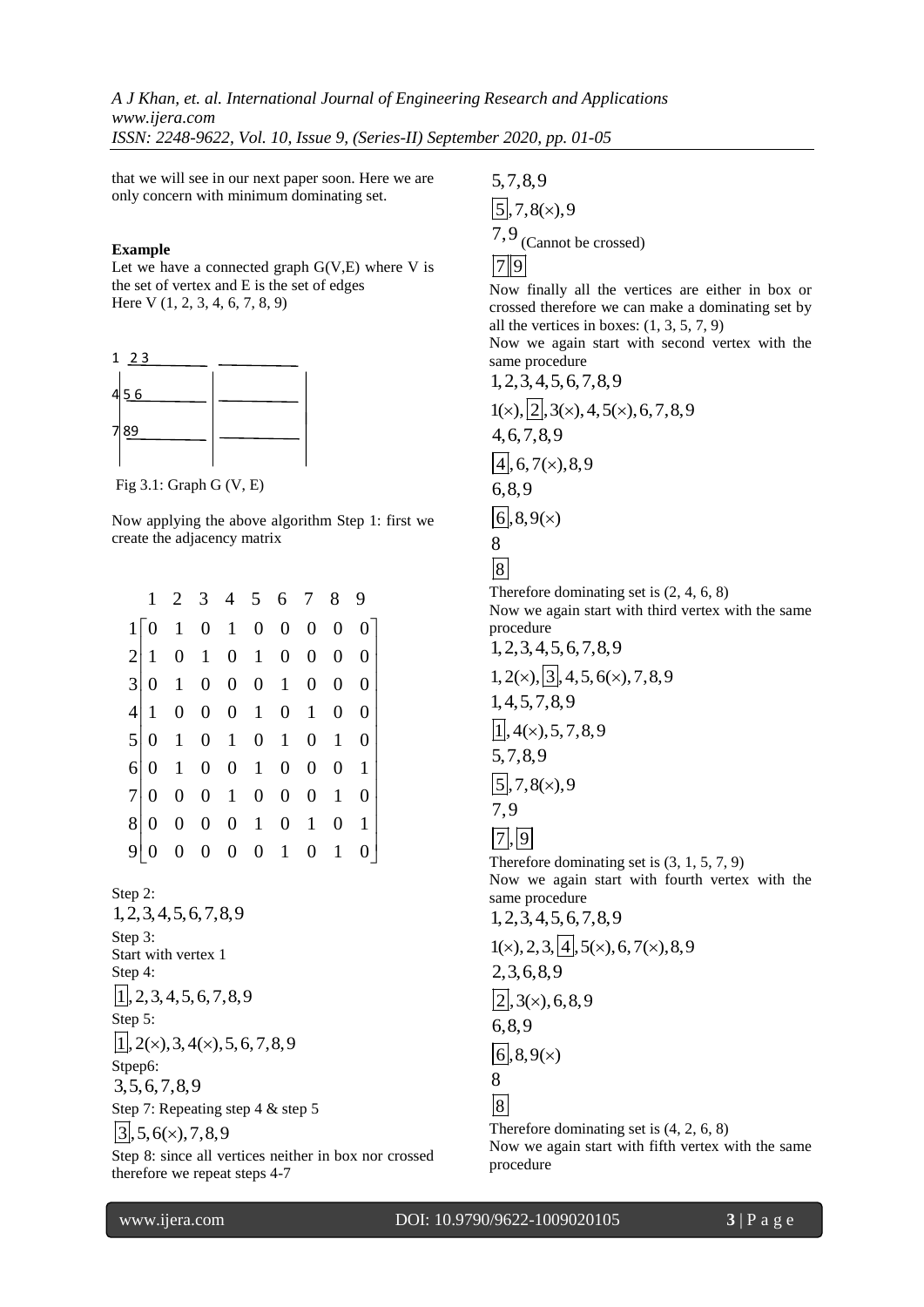1, 2,3,4,5,6,7,8,9<br>
1, 2(x), 3, 4(x),  $\boxed{5}$ , 6(x), 7, 8(x), 9<br>
1, 3,7,9<br>  $\boxed{1}$ , 3,7,9<br>  $\boxed{1}$ , 9<br>  $\boxed{3}$ , 7,9<br>
Therefore dominating set is (5, 1, 3, 7<br>
Now we again start with sixth vertex<br>
1, 2, 3, 4, 5, 6, 7, 8, 9

$$
\frac{1}{3}
$$
, 7, 9

$$
\overline{7}
$$
,  $\overline{9}$ 

Therefore dominating set is (5, 1, 3, 7, 9) Now we again start with sixth vertex with the same procedure

 $1,2,3,4,5,6,7,8,9$ <br> $1,2,3(x),4,5(x), 6,7,8,9(x)$ 

1,2,4,7,8,

 $\sqrt{1}$ , 2(x), 4(x), 7, 8,

$$
7,8
$$

 $\sqrt{7}$ , 8( $\times$ )

Therefore dominating set is (6, 1, 8)

Now we again start with seventh vertex with the same procedure

 $1, 2, 3, 4, 5, 6, 7, 8, 9$ 

$$
1, 2, 3, 4(x), 5, 6, |7|, 8(x), 9
$$

1,2,3,5,6,9

 $\overline{1}$ , 2(x), 3, 5, 6, 9

$$
3,5,6,9
$$

 $\sqrt{3}$ , 5, 6(x), 9

$$
5,9
$$

 $|5|, 9|$ 

Therefore dominating set is (7, 1, 3, 5, 9) Now we again start with eighth vertex with the same procedure

 $1,2,3,4,5,6,7,8,9$ 

$$
1,2,3,4,6
$$

$$
[1], 2(x), 3, 4(x), 6
$$

$$
3, 6
$$

$$
\boxed{3}
$$
, 6(x)

Therefore dominating set is (8, 1, 3)

Now we again start with ninth vertex with the same procedure

 $1, 2, 3, 4, 5, 6, 7, 8, 9$ 

$$
1, 2, 3, 4, 5, 6(x), 7, 8(x), 9
$$
  

$$
1, 2, 3, 4, 5, 7
$$

Therefore dominating set is (9, 1, 3, 5, 7) Finally we get following dominating sets  $(1, 3, 5, 7, 9), (2, 4, 6, 8), (3, 1, 5, 7, 9), (4, 2, 6, 8),$  $(5, 1, 3, 7, 9), (6, 1, 8), (7, 1, 3, 5, 9), (8, 1, 3), (9, 1,$ 3, 5, 7). Ignoring the repeating sets four connected dominating sets are  $(1, 3, 5, 7, 9), (2, 4, 6, 8), (6, 1, 8), (8, 1, 3)$ 

Therefore minimum dominating sets are (6, 1, 8),  $(8, 1, 3)$ .

Applying the process we learn we need to go for n times in n vertex graph.

# **IV. CONCLUSIONS**

1,2,3,4,5,6,7,8,9<br>
1,2,2,3,4(x),5,7<br>
1,2,2,0,3,4(x),5,7<br>
1,2,7,9<br>
1,3,7,9<br>
1,3,7,9<br>
1,3,7,9<br>
1,3,7,9<br>
1,3,7,9<br>
1,3,7,9<br>
1,3,7,9<br>
1,3,7,9<br>
1,3,7,9<br>
1,3,1,8,6,7,8,8<br>
Neuraling section of the same<br>
Neuraling section of the s We proposed an adjacent matrix algorithm for minimum dominating set problem. Evaluation of MDS was carried out for any connected graphs.Here we see by an example to get smallest dominating sets obtained for a samples graph. A multi-start variant for the said algorithm is also proposed for the minimum weight dominating set (MWDS) problem.Example shows the results indicate that our performance is better than the some existing methods, classical greedy approximation algorithm for the problem, as well as hybrid heuristics basedon ant colony optimisation etc. The results obtainedby matrix algorithm indicate that it is a suitable approach to solve large-scale instancesof the problem.However, matrix algorithm is the algorithm, which produced the best results in our experimental studies.

Last but not least, illustration of the application of our approach in graphAn Orderbased Algorithm for Minimum Dominating Setmining opens its possible further use in application areas. Partitioning of thenetwork around dominating set vertices leads to clusters, for which it holdsthat every vertex is in distance to a vertex of the dominating set, which is atmost 1. Therefore, matrix algorithm should be interesting for applications, which requirea fast and highly scalable technique and for which the corresponding networkexhibits small-world properties.

## **REFERENCES:**

- [1]. O. Ore, Theory of Graphs. Amer. Math. Soc. Colloq. Publ., 38 (Amer. Math. Soc., Providence,RI), 1962.
- [2]. K. M. Alzoubi, P.-J. Wan, and O. Frieder. Distributed heuristics for connecteddominating set in wireless ad hoc networks. IEEE ComSoc/KICSJournal on